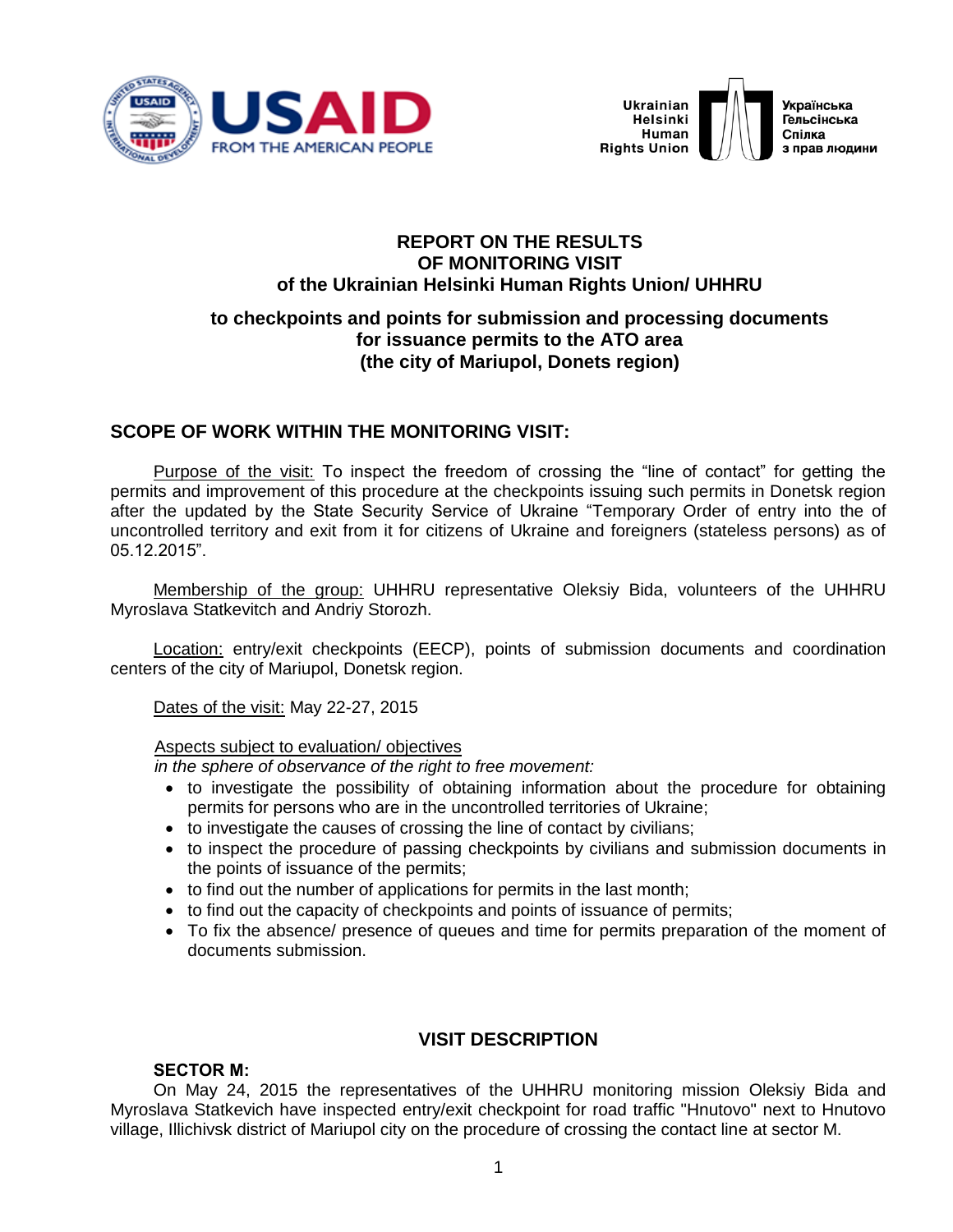

The inspection revealed the following:

At the checkpoint there is the queue of 5-6 vehicles in both directions.

Crossing is allowed only for persons who have permission to cross the contact line in the sector M (the "permits").

Checking of the one vehicle requires at least 5 minutes.

Clear visual information regarding the issuance of permits and the procedure of crossing the contact line is not available at the checkpoint. There is no information on the list of goods that are not covered by the Order of entry to and exit from the uncontrolled territory for the citizens of Ukraine and foreigners (stateless persons)

At the checkpoint there are no conditions for disposal of products that are not allowed by the State Fiscal Service employees for crossing under the Order.

The representative of the Security Service of Ukraine, who refused to introduce himself, gave the following explanation: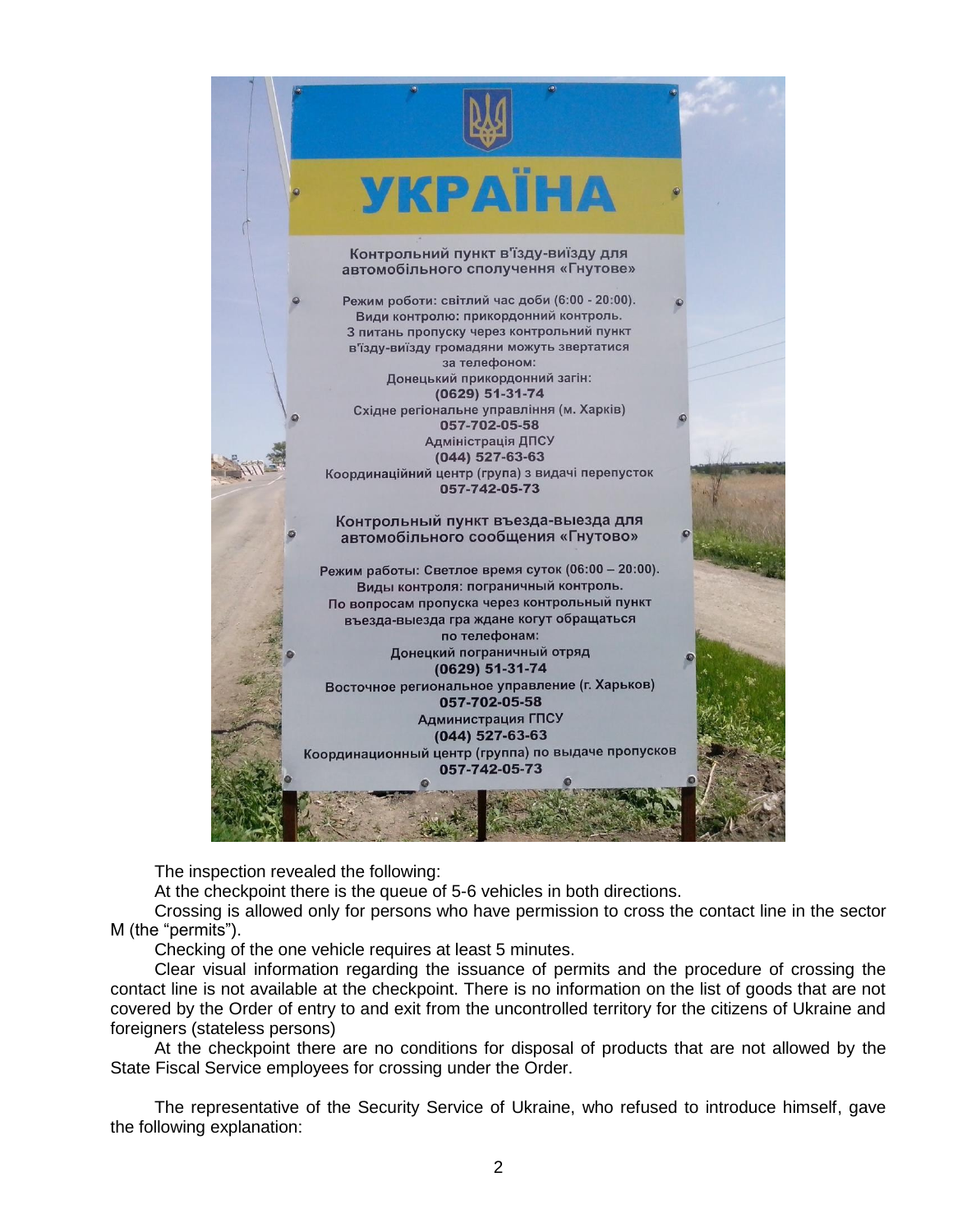At the checkpoints there is the SSU auto where the documents to obtain permits are accepted and transferred to Sartana. Submitting is made for people who live on the uncontrolled territory. Issuing permits takes up to 10 days, on average, approximately, 7 days. At the end of term, the applicant comes to Hnutove, where by electronic database they check, whether the permit is ready. The database is updated every day, they do not use the Internet. If the permit is ready, they allow the applicant to cross for receiving it in Sartana. Most of people do not come personally, and ask acquaintances to get know whether the permit is ready or not and only then come and take it.

Residents from the other side can submit applications in Mariupol, Sartana. They receive their permits at the place of submitting.

Residents of the grey zone may cross the contact line by the permit.

In average from 30 to 150 sets of documents are accepted a day. Most loaded days are Monday and Friday. There is no decrease in the number of applications for the permit.

At the checkpoint there is the direct video feed to the State Fiscal Service. The trucks are not allowed to pass at all.

The most frequent reasons for crossing the boundary line are:

- relatives;
- study;
- work.

EECP works from 6:00 to 20:00. Employees stay there day and night.

6-8 people from the queue were interviewed.

Permits are received from the first time, an average term on issuance is 14 days (it is more than the specified 10 days). Sometimes they appoint to take the permit in 15 days. There was a case in the mid-April 2015, when a man submitted papers on April 20, and was appointed to take them on May 26. On his own initiative he checked the readiness approximately on May 5 and took earlier.

All information about the possibility to issue permits the other side gets only through friends.

The reasons for the issuance permit when the application is denied:

- Personal everyday reasons (buying food, clothing).
- Registration of social benefits (all except pension). If a person needs medical care or execution of pension paperwork, only administrative authorities of the so-called DPR can issue the relevant reference certificate. People are afraid to apply for such reference certificates and have to look for old or blank forms to use them.

There are some separate cases:

Own daughter cannot visit the woman, who lives in Novoazovsk, because after marriage she changed her maiden name. For issuing a permit it is required to submit mother's marriage certificate, which is lost, the birth certificate of daughter and her marriage certificate. In the absence of the marriage certificate of the mother, the daughter cannot obtain the permit.

The other man has a daughter in the Novoazovsk. His wife went to Russia as a refugee. It is needed to bring the daughter to Russia, but you need a power of attorney from the mother for that. But the power of attorney is not available as the mother is not let in because she is a refugee, and the father cannot cross because he is a reservist. It is planned to transfer the child to Russia.

05/25/2015 Uliana Tokareva, the Director of Mariupol City Centre of Social Services for Family, Children and Youth, gave the following oral comments to the UHHRU mission representatives Bida Oleksiy and Storozh Andriy on the overall situation with displaced persons.

In Mariupol there are 66,000 IDPs, 10 thousand of whom have already moved to other regions of Ukraine, or returned home. 27 thousand of them turned to the center for legal, social and psychological aid.

The main problems of the permit system are:

- Time-consuming application and issuing process.
- Families are divided: as at the time when the permit system was announced, some people were in the occupied territories.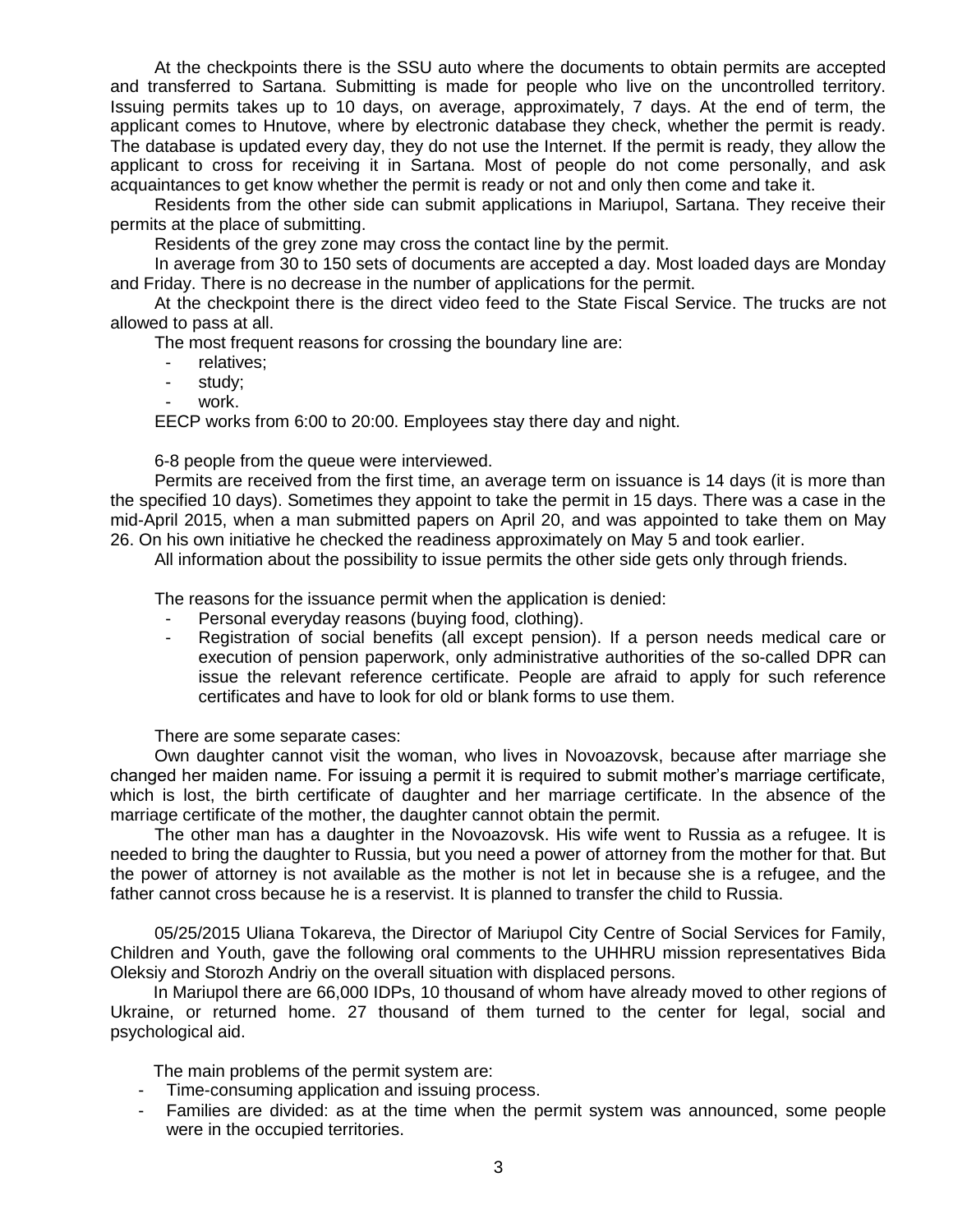- Local volunteer groups cannot deliver charitable aid, food, medical supplies into the occupied territories.
- The inability to go through Vinogradne village. People have to spend a lot of time and nerves to pass through five checkpoints of terrorists for getting to Hnutove.
- Long queues at the checkpoint in Volnovakha vehicles stand in queue for 5-8 hours and come to Volnovakha to the time of closure of all public institutions. They cannot do anything: neither receive nor execute papers for pension or social benefits. Also, there is a big problem with the supply of food. Despite the short distance, cars spent a lot of time in a very long queue because of which the food goes off. Because of this, suppliers do not want to work.

As for the leak of information from pension fund:

Previously they were employees of one system, now they work in different systems. But no one has changed the keys, databases, passwords, people. Everything remains as it was they use their keys to enter our database.

05/26/2015 the UHHRU mission representative Miroslava Statkevich visited the Coordination group at District Department of Ministry of Internal Affairs of Ukraine in Donetsk region at the address Mariupol city, Georgiivska str., 63.

At the EECP the press officer explained that the coordination group is not located there and the building is not used after the last year fighting.



# **CONCLUSIONS AND RECOMMENDATIONS**

The main conclusions that can be formulated on the results of monitoring research of freedom of crossing the "line of contact" to obtain permits, are as follows:

1. In the territories outside the control of Ukraine the information on the procedures for obtaining permits virtually is unavailable. There is no information on the "hotline", schedule of accepting documents and issuing permits at exit/entry checkpoints, it is almost impossible to get through by phone to the Coordination Group and the territorial center.